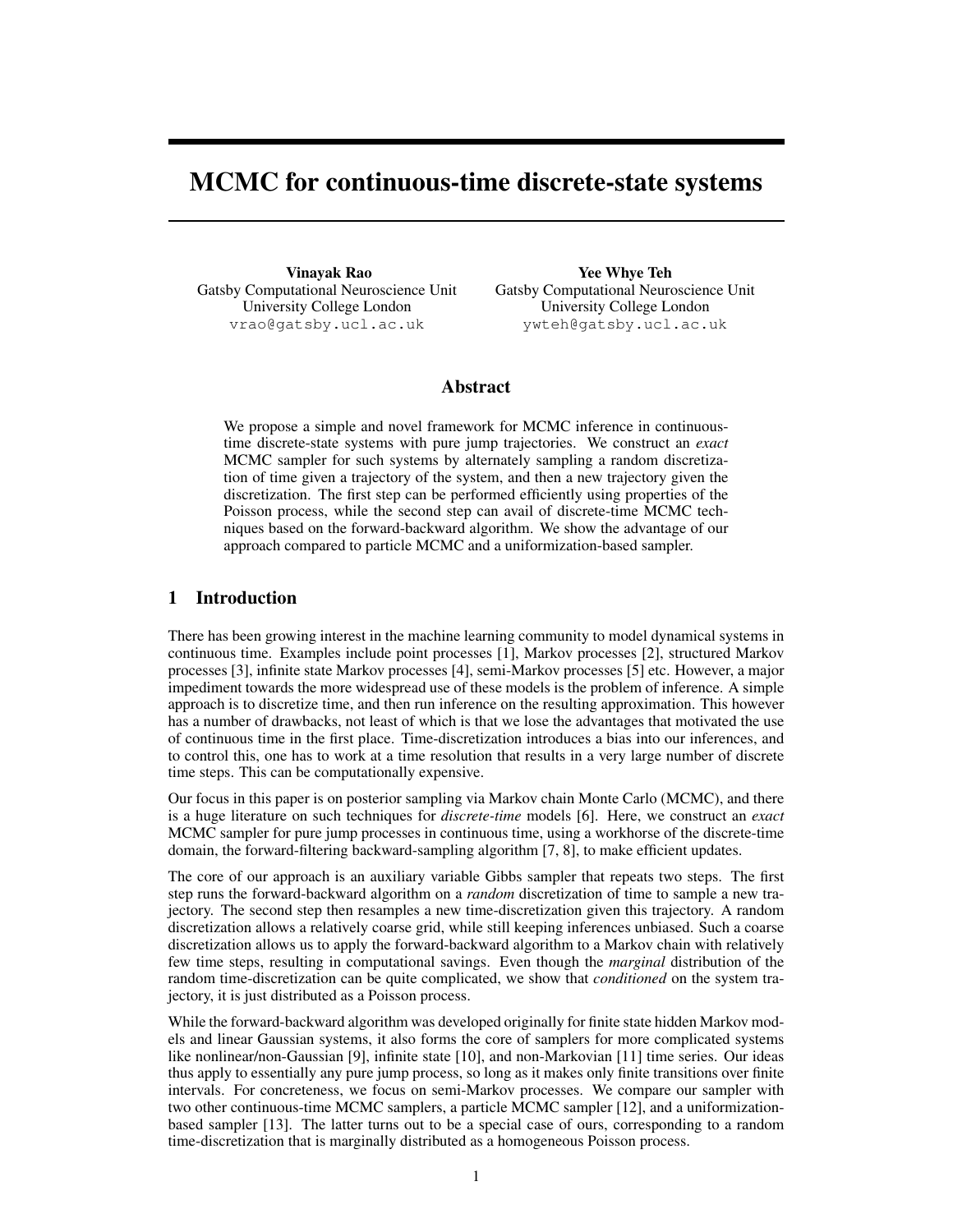## 2 Semi-Markov processes

A semi-Markov (jump) process (sMJP) is a right-continuous, piecewise-constant stochastic process on the nonnegative real-line taking values in some state space  $S$  [14, 15]. For simplicity, we assume  $S$  is finite, labelling its elements from 1 to N. We also assume the process is stationary. Then, the sMJP is parametrized by  $\pi_0$ , an (arbitrary) initial distribution over states, as well as an  $N \times N$  matrix of *hazard functions*,  $A_{ss'}(\cdot)$   $\forall s, s' \in \mathcal{S}$ . For any  $\tau$ ,  $A_{ss'}(\tau)$  gives the rate of transitioning to state  $s'$ ,  $\tau$  time units after entering state s (we allow self-transitions, so s' can equal s). Let this transition occur after a waiting time  $\tau_{s'}$ . Then  $\tau_{s'}$  is distributed according to the density  $r_{ss'}(\cdot)$ , related to  $A_{ss'}(\cdot)$  as shown below (see eg. [16]):

$$
r_{ss'}(\tau_{s'}) = A_{ss'}(\tau_{s'})e^{(-\int_0^{\tau_{s'}} A_{ss'}(u)du)}, \quad A_{ss'}(\tau_{s'}) = r_{ss'}(\tau_{s'})/(1-\int_0^{\tau_{s'}} r_{ss'}(u)du)
$$
 (1)

Sampling an sMJP trajectory proceeds as follows: on entering state s, sample waiting times  $\tau_{s'} \sim$  $A_{ss'}(\cdot)$   $\forall s' \in S$ . The sMJP enters a new state,  $s_{new}$ , corresponding to the smallest of these waiting times. Let this waiting time be  $\tau_{hold}$  (so that  $\tau_{hold} = \tau_{s_{new}} = \min_{s'} \tau_{s'}$ ). Then, advance the current time by  $\tau_{hold}$ , and set the sMJP state to  $s_{new}$ . Repeat this procedure, now with the rate functions  $A_{s_{new}s'}(\cdot)$   $\forall s' \in \mathcal{S}$ .

Define  $A_s(\cdot) = \sum_{s' \in \mathcal{S}} A_{ss'}(\cdot)$ . From the independence of the times  $\tau_{ss'}$ , equation 1 tells us that

$$
P(\tau_{hold} > \tau) = \prod_{s' \in \mathcal{S}} P(\tau_{s'} > \tau) = e^{\left(-\int_0^{\tau} A_s(u) \mathrm{d}u\right)}, \quad \tau_{hold} \sim r_s(\tau) \equiv A_s(\tau) e^{\left(-\int_0^{\tau} A_s(u) \mathrm{d}u\right)} \tag{2}
$$

Comparing with equation 1, we see that  $A_s(\cdot)$  gives the rate of *any* transition out of state s. An equivalent characterization of many continuous-time processes is to first sample the waiting time  $\tau_{hold}$ , and then draw a new state s'. For the sMJP, the latter probability is proportional to  $A_{ss'}(\tau_{hold})$ .

A special sMJP is the Markov jump process (MJP) where the hazard functions are constant (giving exponential waiting times). For an MJP, future behaviour is independent of the current waiting time. By allowing general waiting-time distributions, an sMJP can model memory effects like burstiness or refractoriness in the system dynamics.

We represent an sMJP trajectory on an interval  $[t_{start}, t_{end}]$  as  $(S, T)$ , where  $T = (t_0, \dots, t_{|T|})$  is the sequence of jump times (including the endpoints) and  $S = (s_0, \dots, s_{|S|})$  is the corresponding sequence of state values. Here  $|S| = |T|$ , and  $s_{i+1} = s_i$  implies a self-transition at time  $t_{i+1}$  (except at the end time  $t_{|T|} = t_{end}$  which does not correspond to a jump). The filled circles in figure 1(c) represent  $(S, T)$ ; since the process is right-continuous,  $s_i$  gives the state *after* the jump at  $t_i$ .

#### 2.1 Sampling by dependent thinning

We now describe an alternate thinning-based approach to sampling an sMJP trajectory. Our approach will produce *candidate* event times at a rate higher that the actual event rates in the system. To correct for this, we probabilistically reject (or thin) these events. Define  $W$  as the sequence of actual event times  $T$ , together with the thinned event times (which we call  $U$ , these are the empty circles in figure 1(c)).  $W = (w_0, \dots, w_{|W|})$  forms a random discretization of time (with  $|W| = |T| + |U|$ ); define  $V = (v_0, \dots, v_{|W|})$  as a sequence of state assignments to the times W. At any  $w_i$ , let  $l_i$  represent the time since the last sMJP transition (so that,  $l_i = w_i - \max_{t \in T, t \leq w_i} t$ ), and let  $L = (l_1, \dots, l_{|W|})$ . Figures 1(b) and (c) show these quantities, as well as continuous-time processes  $S(t)$  and  $L(t)$  such that  $l_i = L(w_i)$  and  $s_i = S(w_i)$ .  $(V, L, W)$  forms an equivalent representation of  $(S, T)$  that includes a redundant set of thinned events U. Note that if the *i*th event is thinned,  $v_i = v_{i-1}$ , however this is *not* a self-transition. L helps distinguish self-transitions (having associated l's equal to 0) from thinned events. We explain the generative process of  $(V, L, W)$ below; a proof of its correctness is included in the supplementary material.

For each hazard function  $A_s(\tau)$ , define another dominating hazard function  $B_s(\tau)$ , so that  $B_s(\tau) \geq$  $A_s(\tau)$   $\forall s, \tau$ . Suppose we have instantiated the system trajectory until time  $w_i$ , with the sMJP having just entered state  $v_i \in S$  (so that  $l_i = 0$ ). We sample the next candidate event time  $w_{i+1}$ , with  $\Delta w_i = (w_{i+1} - w_i)$  drawn from the hazard function  $B_{v_i}(\cdot)$ . A larger rate implies faster events, so that  $\Delta w_i$  will on average be smaller than a waiting time  $\tau_{hold}$  drawn from  $A_{v_i}(\cdot)$ . We correct for this by treating  $w_{i+1}$  as an actual event with probability  $\frac{A_{v_i}(\Delta w_i + l_i)}{B_{v_i}(\Delta w_i + l_i)}$  $\frac{\Delta v_i(\Delta w_i + i)}{B v_i(\Delta w_i + i)}$ . If this is the case, we sample a new state  $v_{i+1}$  with probability proportional to  $A_{v_i v_{i+1}}(\Delta w_i + l_i)$ , and set  $l_{i+1} = 0$ . On the other hand, if the event is rejected, we set  $v_{i+1}$  to  $v_i$ , and  $l_{i+1} = (\Delta w_i + l_i)$ . We now sample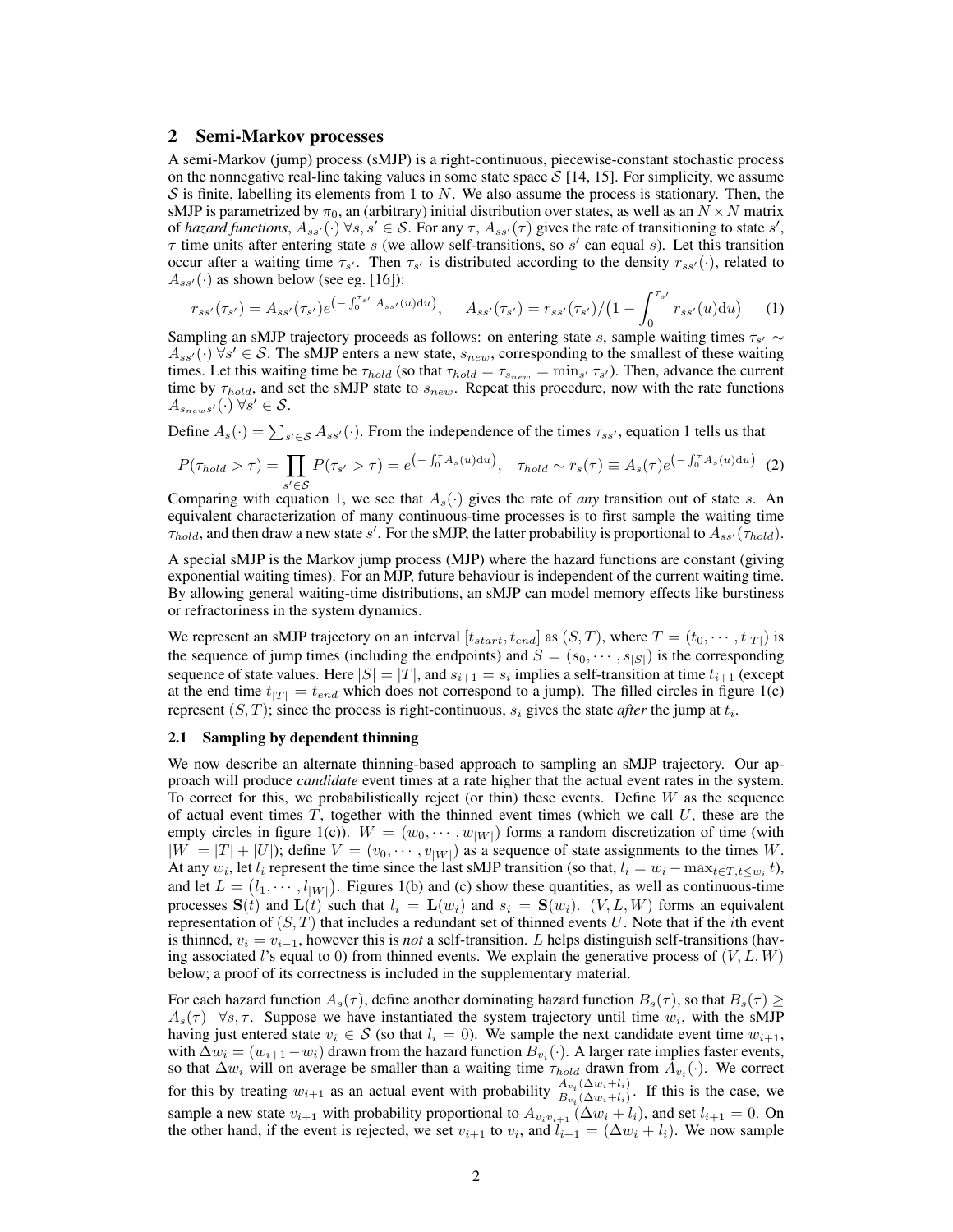

Figure 1: a) Instantaneous hazard rates given a trajectory b) State holding times,  $L(t)$  c) sMJP state values  $S(t)$  d) Graphical model for the randomized time-discretization e) Resampling the sMJP trajectory. In b) and c), the filled and empty circles represent actual and thinned events respectively.

 $\Delta w_{i+1}$  (and thus  $w_{i+2}$ ), such that  $(\Delta w_{i+1} + l_{i+1}) \sim B_{v_{i+1}}(\cdot)$ . More simply, we sample a new waiting time from  $B_{v_{i+1}}(\cdot)$ , *conditioned on it being greater than*  $l_{i+1}$ . Again, accept this point with probability  $\frac{A_{v_{i+1}}(\Delta w_{i+1}+l_{i+1})}{B_{v_{i+1}}(\Delta w_{i+1}l_{i+1})}$ , and repeat this process. Proposition 1 confirms that this generative process (summarized by the graphical model in figure 1(d), and algorithm 1) yields a trajectory from the sMJP. Figure 1(d) also depicts observations  $X$  of the sMJP trajectory; we elaborate on this later. Proposition 1. *The path* (V, L, W)*returned by the thinning procedure described above is equivalent to a sample*  $(S, T)$  *from the sMJP*  $(\pi_0, A)$ *.* 

| <b>Algorithm 1</b> State-dependent thinning for sMJPs                                                                                                 |
|-------------------------------------------------------------------------------------------------------------------------------------------------------|
| Hazard functions $A_{ss'}(\cdot)$ $\forall s, s' \in S$ , and an initial distribution over states $\pi_0$ .<br>Input:                                 |
| Dominating hazard functions $B_s(\tau) \geq A_s(\tau) \,\forall \tau, s$ , where $A_s(\tau) = \sum_{s'} A_{ss'}(\tau)$ .                              |
| A piecewise constant path $(V, L, W) \equiv ((v_i, l_i, w_i))$ on the interval $[t_{start}, t_{end}]$ .<br>Output:                                    |
| 1: Draw $v_0 \sim \pi_0$ and set $w_0 = t_{start}$ . Set $l_0 = 0$ and $i = 0$ .                                                                      |
| 2: while $w_i < t_{end}$ do                                                                                                                           |
| Sample $\tau_{hold} \sim B_{v_i}(\cdot)$ , with $\tau_{hold} > l_i$ . Let $\Delta w_i = \tau_{hold} - l_i$ , and $w_{i+1} = w_i + \Delta w_i$ .<br>3: |
| with probability $\frac{A_{v_i}(\tau_{hold})}{B_{v_i}(\tau_{hold})}$<br>4:                                                                            |
| Set $l_{i+1} = 0$ , and sample $v_{i+1}$ , with $P(v_{i+1} = s' v_i) \propto A_{v,s'}(\tau_{hold}), s' \in \mathcal{S}$ .<br>5:                       |
| 6:<br>else                                                                                                                                            |
| Set $l_{i+1} = l_i + \Delta w_i$ , and $v_{i+1} = v_i$ .<br>7:                                                                                        |
| 8:<br>end                                                                                                                                             |
| Increment $i$ .<br>9:                                                                                                                                 |
| $10:$ end while                                                                                                                                       |
| 11: Set $w_{ W } = t_{end}$ , $v_{ W } = v_{ W -1}$ , $l_{ W } = l_{ W } + w_{ W } - w_{ W -1}$ .                                                     |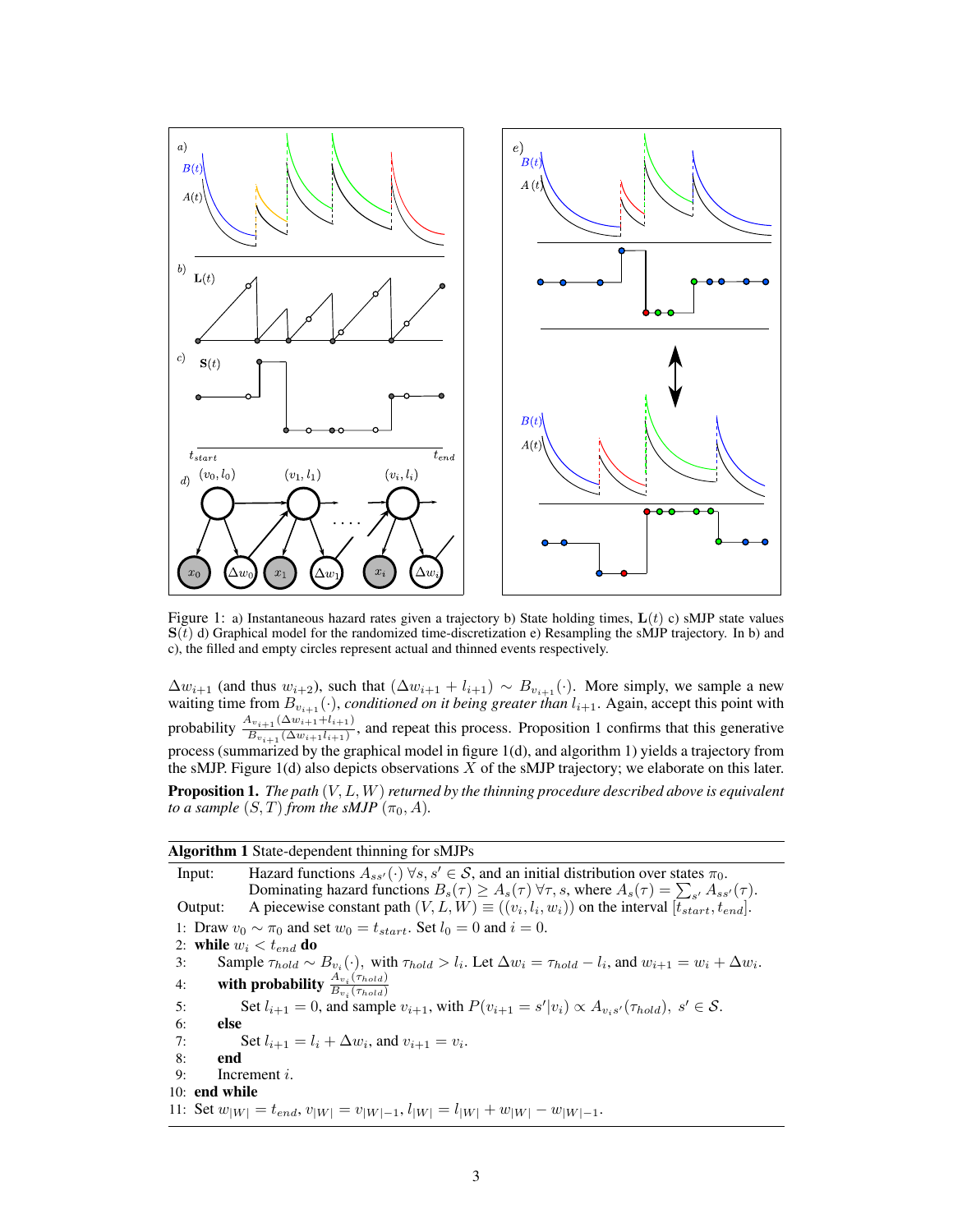#### 2.2 Posterior inference via MCMC

We now define an auxiliary variable Gibbs sampler, setting up a Markov chain that converges to the posterior distribution over the thinned representation  $(V, L, W)$  given observations X of the sMJP trajectory. The observations can lie in any space  $\mathcal{X}$ , and for any time-discretization W, let  $x_i$ represent all observations in the interval  $(w_i, w_{i+1})$ . By construction, the sMJP stays in a single state  $v_i$  over this interval; let  $P(x_i|v_i)$  be the corresponding likelihood vector. Given a time discretization  $W \equiv (U \cup T)$  and the observations X, we discard the old state labels  $(V, L)$ , and sample a new path  $(\tilde{V}, \tilde{L}, W) \equiv (\tilde{S}, \tilde{T})$  using the forward-backward algorithm. We then discard the thinned events  $\tilde{U}$ , and given the path  $(\tilde{S}, \tilde{T})$ , resample new thinned events  $U_{new}$ , resulting in a new time discretization  $W_{new} \equiv (\tilde{T} \cup U_{new})$ . We describe both operations below.

#### Resampling the sMJP trajectory given the set of times  $W$ :

Given W (and thus all  $\Delta w_i$ ), this involves assigning each element  $w_i \in W$ , a label  $(v_i, l_i)$  (see figure 1(d)). Note that the system is Markov in the pair  $(v_i, l_i)$ , so that this step is a straightforward application of the forward-backward algorithm to the graphical model shown in figure 1(d). Observe from this figure that the joint distribution factorizes as:

$$
P(V, L, W, X) = P(v_0, l_0) \prod_{i=0}^{|W|-1} P(x_i | v_i) P(\Delta w_i | v_i, l_i) P(v_{i+1}, l_{i+1} | v_i, l_i, \Delta w_i)
$$
(3)

From equation 2, (with B instead of A),  $P(\Delta w_i|v_i, l_i) = B_{v_i}(l_i + \Delta w_i)e^{-\int_{l_i}^{(l_i + \Delta w_i)} B_{v_i}(t)dt}$ . The term  $P(v_{i+1}, l_{i+1}|v_i, l_i, \Delta w_i)$  is the thinning/state-transition probability from steps 4 and 5 of algorithm 1. The forward-filtering stage then moves sequentially through the times in  $W$ , successively calculating the probabilities  $P(v_i, l_i, w_{1:i+1}, x_{1:i})$  using the recursion:

$$
P(v_i, l_i, w_{1:i+1}, x_{1:i}) = P(x_i|v_i)P(w_{i+1}|v_i, l_i)\sum_{v_{i-1}, l_{i-1}} P(v_i, l_i|v_{i-1}, l_{i-1}, \Delta w_i)P(v_{i-1}, l_{i-1}, w_{1:i}, x_{1:i-1})
$$

The backward sampling stage then returns a new trajectory  $(\tilde{V}, \tilde{L}, W) \equiv (\tilde{S}, \tilde{T})$ . See figure 1(e).

Observe that  $l_i$  can take  $(i + 1)$  values (in the set  $\{0, w_i - w_{i-1}, \dots, w_i - w_0\}$ ), with the value of  $l_i$  affecting  $P(v_{i+1}, l_{i+1}|v_i, l_i, \Delta w_{i+1})$ . Thus, the forward-backward algorithm for a general sMJP scales quadratically with  $|W|$ . We can however use ideas from discrete-time MCMC to reduce this cost (eg. [11] use a slice sampler to limit the maximum holding time of a state, and thus limit  $l_i$ ).

#### Resampling the thinned events given the sMJP trajectory:

Having obtained a new sMJP trajectory  $(V, L, W)$ , we discard all thinned events U, so that the current state of the sampler is now  $(S, T)$ . We then resample the thinned events  $\tilde{U}$ , recovering a new thinned representation  $(\tilde{V}, \tilde{L}, \tilde{W})$ , and with it, a new discretization of time. To simplify notation, we define the *instantaneous* hazard functions  $A(t)$  and  $B(t)$  (see figure 1(a)):

$$
A(t) = A_{\mathbf{S}(t)}(\mathbf{L}(t)), \text{ and } B(t) = B_{\mathbf{S}(t)}(\mathbf{L}(t))
$$
\n<sup>(4)</sup>

These were the event rates relevant at any time  $t$  during the generative process. Note that the sMJP trajectory completely determines these quantities. The events  $W$  (whether thinned or not) were generated from a rate  $B(\cdot)$  process, while the probability that an event  $w_i$  was thinned is  $1 - A(w_i)/B(w_i)$ . The Poisson thinning theorem [17] then suggests that the thinned events U are distributed as a Poisson process with intensity  $(B(t) - A(t))$ . The following proposition (see the supplementary material for a proof) shows that this is indeed the case.

Proposition 2. *Conditioned on a trajectory* (S, T) *of the sMJP, the thinned events* U *are distributed as a Poisson process with intensity*  $(B(t) - A(t))$ .

Observe that this is independent of the observations  $X$ . We show in section 2.4 how sampling from such a Poisson process is straightforward for appropriately chosen bounding rates  $B_s$ .

#### 2.3 Related work

An increasingly popular approach to inference in continuous-time systems is particle MCMC (pM-CMC) [12]. At a high level, this uses particle filtering to generate a continuous-time trajectory, which then serves as a proposal for a Metropolis-Hastings (MH) algorithm. Particle filtering however cannot propogate back information from future observations, and pMCMC methods can have difficulty in situations where strong observations cause the posterior to deviate from the prior.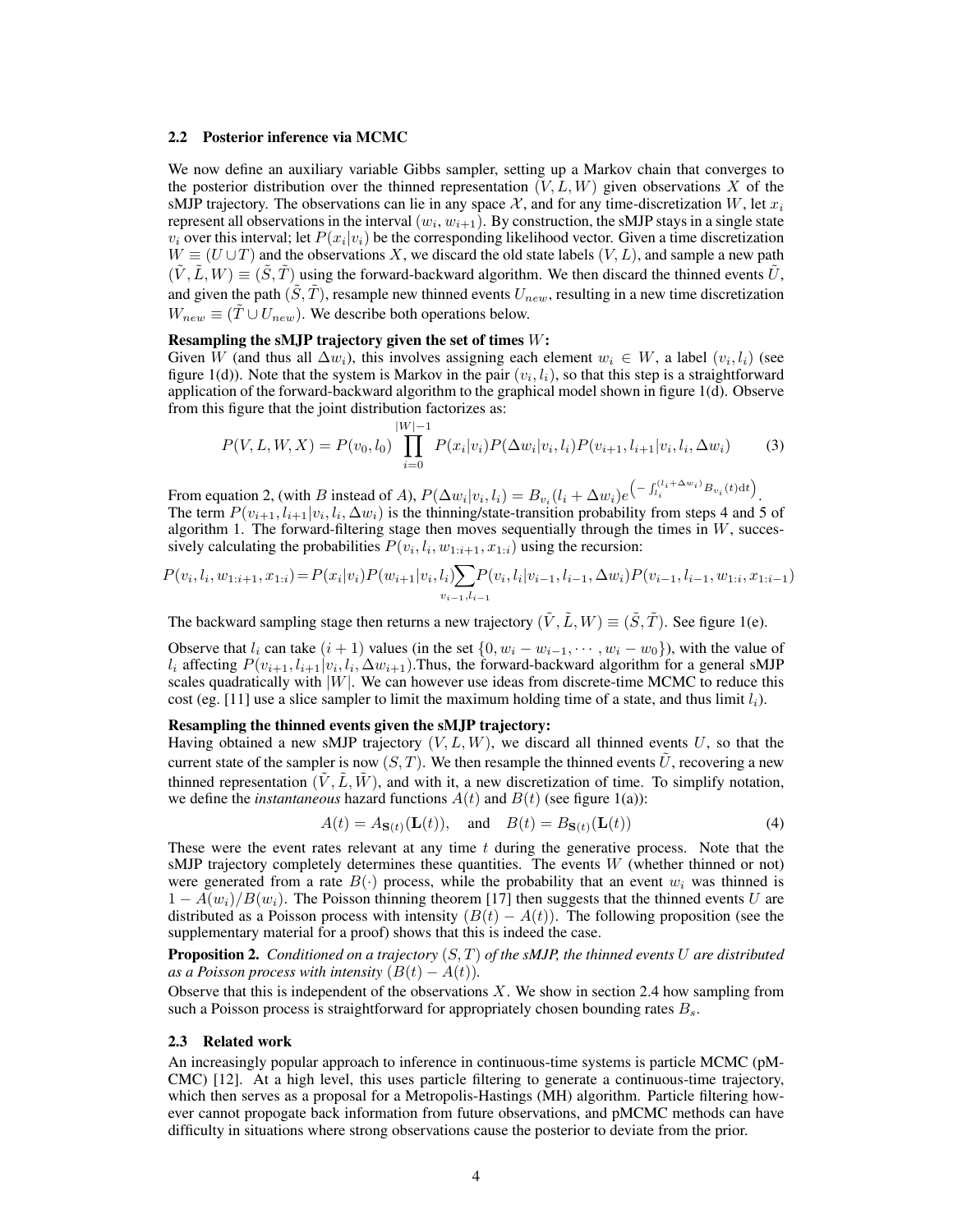Recently, [13] proposed a sampler for MJPs that is a special case of ours. This was derived via a classical idea called uniformization, and constructed the time discretization  $W$  from a homogeneous Poisson process. Our sampler reduces to this when a constant dominating rate  $B > \max_{s,\tau} A_s(\tau)$ is used to bound all event rates. However, such a 'uniformizing' rate does not always exist (we will discuss two such systems with unbounded rates). Moreover, with a single rate  $B$ , the average number of candidate events  $|W|$ , (and thus the computational cost of the algorithm), scales with the leaving rate of the most unstable state. Since this state is often the one that the system will spend the least amount of time in, such a strategy can be wasteful. Under our sampler, the distribution of  $W$  is *not* a Poisson process. Instead, events rates are coupled via the sMJP state. This allows our sampler to adapt the granularity of time-discretization to that required by the posterior trajectories, moreover this granularity can vary over the time interval.

There exists other work on continuous-time models based on the idea of a random discretization of time [18, 1]. Like uniformization, these all are limited to specific continuous-time models with specific thinning constructions, and are not formulated in as general a manner as we have done. Moreover, none of these exploit the ability to efficiently resample the time-discretization from a Poisson process, or a new trajectory using the forward-backward algorithm.

#### 2.4 Experiments

In this section, we evaluate our sampler on a 3-state sMJP with Weibull hazard rates. Here

$$
r_{ss'}(\tau|\alpha_{ss'},\lambda_{ss'}) = e^{(-(\tau/\lambda_{ss'})^{\alpha_{ss'}})} \frac{\alpha_{ss'}}{\lambda_{ss'}} \left(\frac{\tau}{\lambda_{ss'}}\right)^{\alpha_{ss'}-1}, \quad A_{ss'}(\tau|\alpha_{ss'},\lambda_{ss'}) = \frac{\alpha_{ss'}}{\lambda_{ss'}} \left(\frac{\tau}{\lambda_{ss'}}\right)^{\alpha_{ss'}-1}
$$

where  $\lambda_{ss'}$  is the scale parameter, and the shape parameter  $\alpha_{ss'}$  controls the stability of a state s. When  $\alpha_{ss'} < 1$ , on entering state s, the system is likely to quickly jump to state s'. By contrast,  $\alpha_{ss'} > 1$  gives a 'recovery' period before transitions to s'. Note that for  $\alpha_{ss'} < 1$ , the hazard function tends to infinity as  $\tau \to 0$ . Now, choose an  $\Omega > 1$ . We use the following simple upper bound  $B_{ss'}(\tau)$ :

$$
B_{ss'}(\tau) = \Omega A_{ss'}(\tau | \alpha_{ss'}, \lambda_{ss'}) = \frac{\Omega \alpha_{ss'}}{\lambda_{ss'}} \left(\frac{\tau}{\lambda_{ss'}}\right)^{\alpha_{ss'}-1} = \frac{\alpha_{ss'}}{\tilde{\lambda}_{ss'}} \left(\frac{\tau}{\tilde{\lambda}_{ss'}}\right)^{\alpha_{ss'}-1}
$$
(5)

Here,  $\lambda = \lambda / \sqrt[\alpha]{\Omega}$  for any  $\lambda$  and  $\alpha$ . Thus, sampling from the dominating hazard function  $B_{ss'}(\cdot)$ reduces to straightforward sampling from a Weibull with a smaller scale parameter  $\tilde{\lambda}_{ss'}$ . Note from algorithm 1 that with this construction of the dominating rates, each candidate event is rejected with probability  $(1 - \frac{1}{\Omega})$ ; this can be a guide to choosing  $\Omega$ . In our experiments, we set  $\Omega$  equal to 2.

Sampling thinned events on an interval  $(t_i, t_{i+1})$  (where the sMJP is in state  $s_i$ ) involves sampling from a Poisson process with intensity  $(B(t) - A(t)) = (\Omega - 1)A(t) = (\Omega - 1)\sum_{s'} A_{s_i s'}(t - t_i)$ . This is just the superposition of N independent and shifted Poisson processes on  $(0, t_{i+1} - t_i)$ , the *n*th having intensity  $(\Omega - 1)A_{s_in}(\cdot) \equiv \hat{A}_{s_in}(\cdot)$ . As before,  $\hat{A}(\cdot)$  is a Weibull hazard function obtained by correcting the scale parameter  $\lambda$  of  $A(\cdot)$  by  $\sqrt[\infty]{\Omega - 1}$ . A simple way to sample such a Poisson process is by first drawing the number of events from a Poisson distribution with mean  $\int_0^{(t_{i+1}-t_i)} \hat{A}_{s_in}(u) \, du$ , and then drawing that many events i.i.d. from  $\hat{A}_{s_in}$  truncated at  $(t_{i+1}-t_i)$ . Solving the integral for the Poisson mean is straightforward for the Weibull. Call the resulting Poisson sequence  $\tilde{T}_n$ , and define  $\tilde{T} = \cup_{n \in S} \tilde{T}_n$ . Then  $W_i \equiv \tilde{T} + t_i$  is the set of resampled thinned events on the interval  $(t_i, t_{i+1})$ . We repeat this over each segment  $(t_i, t_{i+1})$  of the sMJP path.

In the following experiments, the shape parameters for each Weibull hazard ( $\alpha_{ss}$ ) was randomly drawn from the interval [0.6, 3], while the scale parameter was always set to 1.  $\pi_0$  was set to the discrete uniform distribution. The unbounded hazards associated with  $\alpha_{ss'} < 1$  meant that uniformization is not applicable to this problem, and we only compared our sampler with pMCMC. We implemented both samplers in Matlab. Our MCMC sampler was set up with  $\Omega = 2$ , so that the dominating hazard rate at any instant equalled twice the true hazard rate (i.e.  $B_{ss'}(\tau) = 2A_{ss'}(\tau)$ ), giving a probability of thinning equal to 0.5. For pMCMC, we implemented the particle independent Metropolis-Hastings sampler from [12]. We tried different values for the number of particles; for our problems, we found 10 gave best results.

All MCMC runs consisted of 5000 iterations following a burn-in period of 1000. After any MCMC run, given a sequence of piecewise constant trajectories, we calculated the empirical distribution of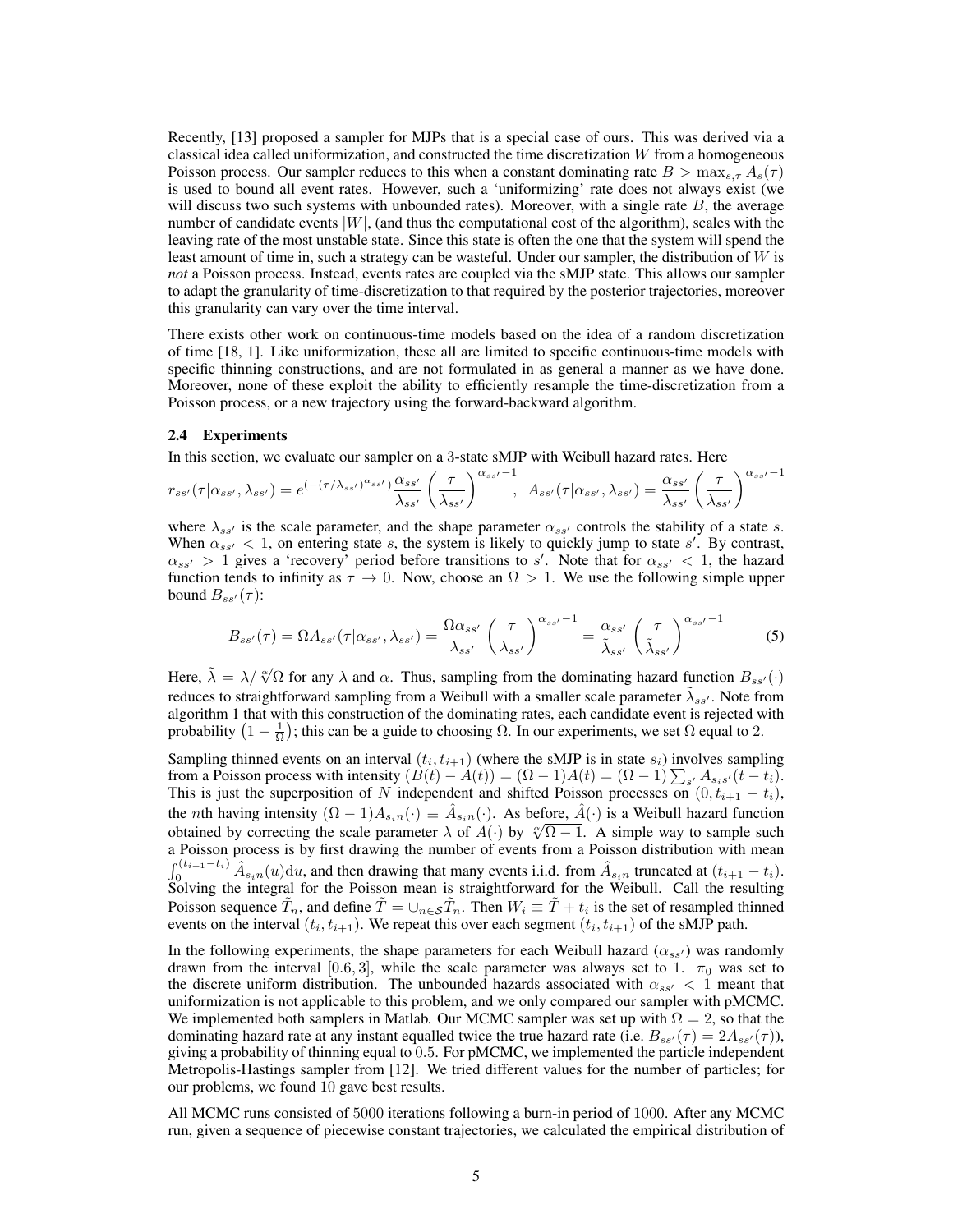

Figure 3: ESS per second for increasing interval lengths. Temperature decreases from the left to right subplots.

the time spent in each state as well as the number of state transitions. We then used R-coda [19] to estimate effective sample sizes (ESS) for these quantities. The ESS of the simulation was set to the median ESS of all these statistics.

Effect of the observations For our first experiment, we distributed 10 observations over an interval of length 20. Each observation favoured a particular, random state over the other two states by a factor of 100, giving random likelihood vectors like  $(1, 100, 1)^T$ . We then raised the likelihood vector  $P(x_i|\cdot)$  to an 'inverse-temperature'  $\nu$ , so that the effective likelihood at the *i*th observation was  $(P(x_i|s_i))^{\nu}$ . As this parameter varied from 0 to 1, the problem moved from sampling from the prior to a situation where the trajectory was observed (almost) perfectly at 10 random times.

The left plot in figure 2 shows the ESS produced per unit time by both samplers as the inversetemperature increased, averaging results from 10 random parametrizations of the sMJP. We see (as one might expect), that when the effect of the observations is weak, particle MCMC (which uses the prior distribution to make local proposals), outperforms our thinning-based sampler. pMCMC also has the benefit of being simpler implementation-wise, and is about 2-3 times faster (in terms of raw computation time) for a Weibull sMJP, than our sampler. As the effect of the likelihood increases, pMCMC starts to have more and more difficulty tracking the observations. By contrast, our sampler is fairly insensitive to the effect of the likelihood, eventually outperforming the particle MCMC sampler. While there exist techniques to generate more data-driven proposals for the particle MCMC [12, 20], these compromise the appealing simplicity of the original particle MCMC sampler. Moreover, none of these really have the ability to propagate information back from the future (like the forward-backward algorithm), rather they make more and more local moves (for instance, by updating the sMJP trajectory on smaller and smaller subsets of the observation interval).

The right plot in figure 2 shows the ESS per unit time for both samplers, now with the observation interval set to a smaller length of 2. Here, our sampler comprehensively outperforms pMCMC. There are two reasons for this. First, more observations per unit time requires rapid switching between states, a deviation from the prior that particle filtering is unlikely to propose. Additionally, over short intervals, the quadratic cost of the forward-backward step of our algorithm is less pronounced.

Effect of the observation interval length In the next experiment, we more carefully compare the two samplers as the interval length varies. For three setting of the inverse temperature parameter (0.1, 0.5 and 0.9), we calculated the number of effective samples produced per unit time as the length of the observation interval increased from 2 to 50. Once again, we averaged results from 10 random settings of the sMJP parameters. Figure 3 show the results for the low, medium and high settings of the the inverse temperature. Again, we clearly see the benefit of the forward-backward algorithm, especially in the low temperature and short interval regimes where the posterior deviates from the prior. Of course, the performance of our sampler can be improved further using ideas from the discrete-time domain; these can help ameliorate effect of the quadratic cost for long intervals.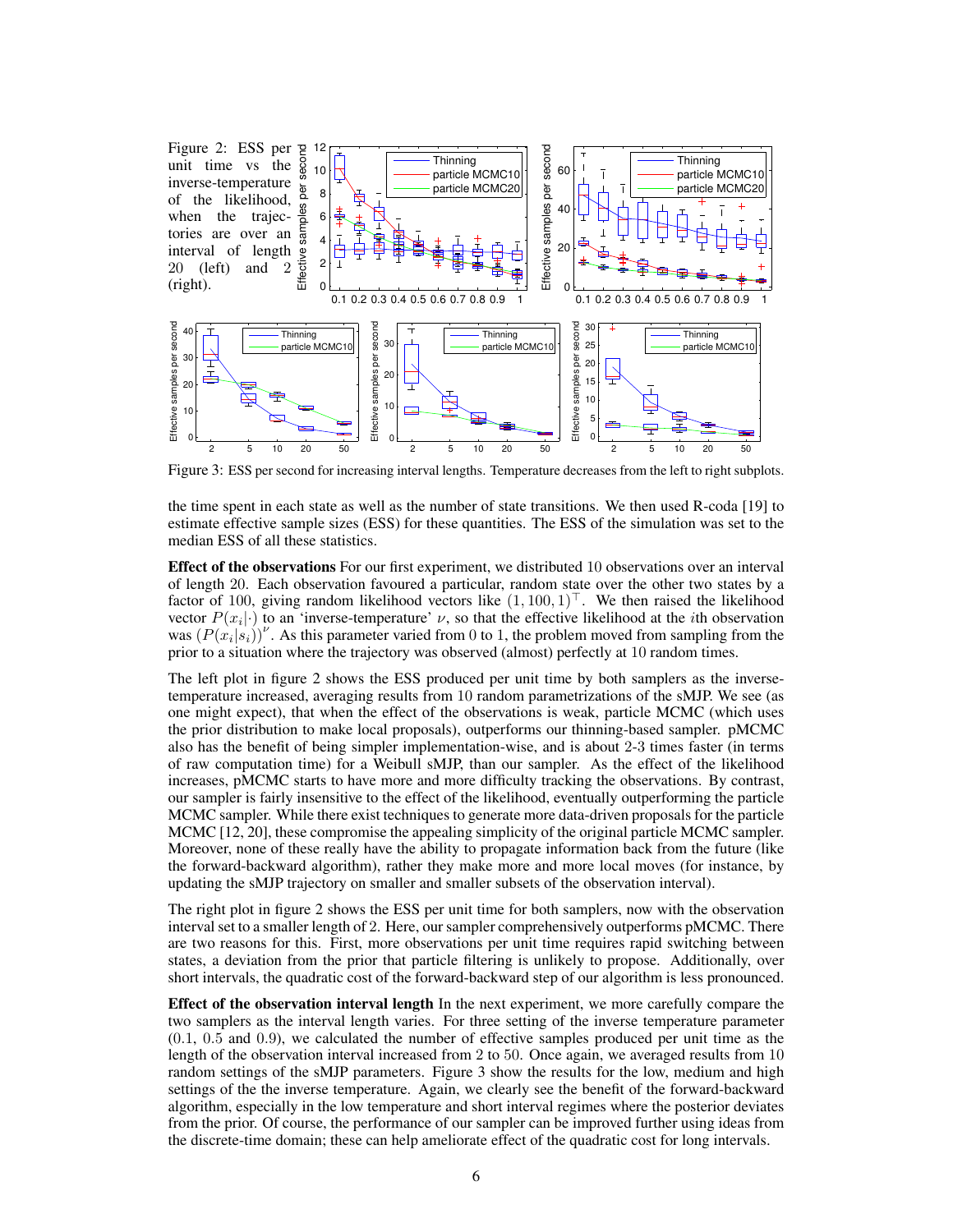

Figure 4: Effect of increasing the leaving rate of a state. Temperature decreases from the left to right plots.

## 3 Markov jump processes

In this section, we look at the Markov jump process (MJP), which we saw has constant hazard functions  $A_{ss'}$ . MJPs are also defined to disallow self-transitions, so that  $A_{ss} = 0 \,\forall s \in \mathcal{S}$ . If we use constant dominating hazard rates  $B_s$ , we see from algorithm 1 that all probabilities at time  $w_i$ depend only on the current state  $s_i$ , and are independent of the holding time  $l_i$ . Thus, we no longer need to represent the holding times L. The forward message at time  $w_i$  needs only to represent the probability of  $v_i$  taking different values in S; this completely specifies the state of the MJP. As a result, the cost of a forward-backward iteration is now linear in  $|W|$ .

In the next experiment, we compare Matlab implementations of our thinning-based sampler and the particle MCMC sampler with the uniformization-based sampler described in section 2.3. Recall that the latter samples candidate event times  $W$  from a homogeneous Poisson process with a stateindependent rate  $B > \max_s A_s$ . Following [13], we set  $B = 2 \max_s A_s$ . As in section 2.4, we set  $\Omega = 2$  for our sampler, so that  $B_s = 2A_s$   $\forall s$ . pMCMC was run with 20 particles.

Observe that for uniformization, the rate  $B$  is determined by the leaving rate of the most unstable state; often this is the state the system spends the least time in. To study this, we applied all three samplers to a 3-state MJP, two of whose states had leaving rates equal to 1. The leaving rate of the third state, was varied from 1 to 20 (call this rate  $\gamma$ ). On leaving any state, the probability of transitioning to either of the other two was uniformly distributed between 0 and 1. This way, we constructed 10 random MJPs for each  $\gamma$ . We distributed 5 observation times (again, favouring a random state by a factor of 100) over the interval  $[0, 10]$ . Like section 2.4, we looked at the ESS per unit time for 3 settings of the inverse temperature parameter  $\nu$ , now as we varied  $\gamma$ .

Figure 4 shows the results. The pMCMC sampler clearly performs worse than the other two. The Markov structure of the MJP makes the forward-backward algorithm very natural and efficient, by contrast, running a particle filter with 20 particles took about twice as long as our sampler. Further, we see that while both the uniformization and our sampler perform comparably for low values of  $\gamma$ , our sampler starts to outperform uniformization for  $\gamma$ 's greater than 2. In fact, for weak observations and large  $\gamma s$ , even particle MCMC outperforms uniformization. As we mentioned earlier, this is because for uniformization, the granularity of time-discretization is determined by the least stable state, resulting in very long Markov chains for large values of  $\gamma$ .

#### 3.1 The M/M/ $\infty$  queue

We finally apply our ideas to an infinite state MJP from queuing theory, the M/M/ $\infty$  queue (also called an *immigration-death* process [21]). Here, individuals (customers, messages, jobs etc.) enter a population according to a homogeneous Poisson process with rate  $\alpha$  independent of the population size. The lifespan of each individual (or the job 'service time') is exponentially distributed with rate  $\beta$ , so that the rate at which a 'death' occurs in the population is proportional to the population size.

Let  $S(t)$  represent the population size (or the number of 'busy servers') at time t. Then, under the M/M/ $\infty$  queue, the stochastic process  $S(t)$  evolves according to a simple birth-death Markov jump process on the space  $S = \{1, \dots, \infty\}$ , with rates  $A_{s,s+1} = \alpha$  and  $A_{s,s-1} = s\beta$ . All other rates are 0. Observe that since the population size of the  $M/M/\infty$  queue is unbounded, we cannot upper bound the event rates in the system. Thus, uniformization is not directly applicable to this system. Instead, we have to truncate the maximum value of  $S(t)$  to some constant, say c. This is the so-called M/M/c/c queue; now, when all  $c$  servers are busy, any incoming jobs are rejected.

In the following, we considered an M/M/ $\infty$  queue with  $\alpha$  and  $\beta$  set to 10 and 1 respectively. For some  $t_{end}$ , the state of the system was observed perfectly at three times 0,  $t_{end}/10$  and  $t_{end}$ , with values 10, 2 and 15 respectively. Conditioned on these, we sought the posterior distribution over the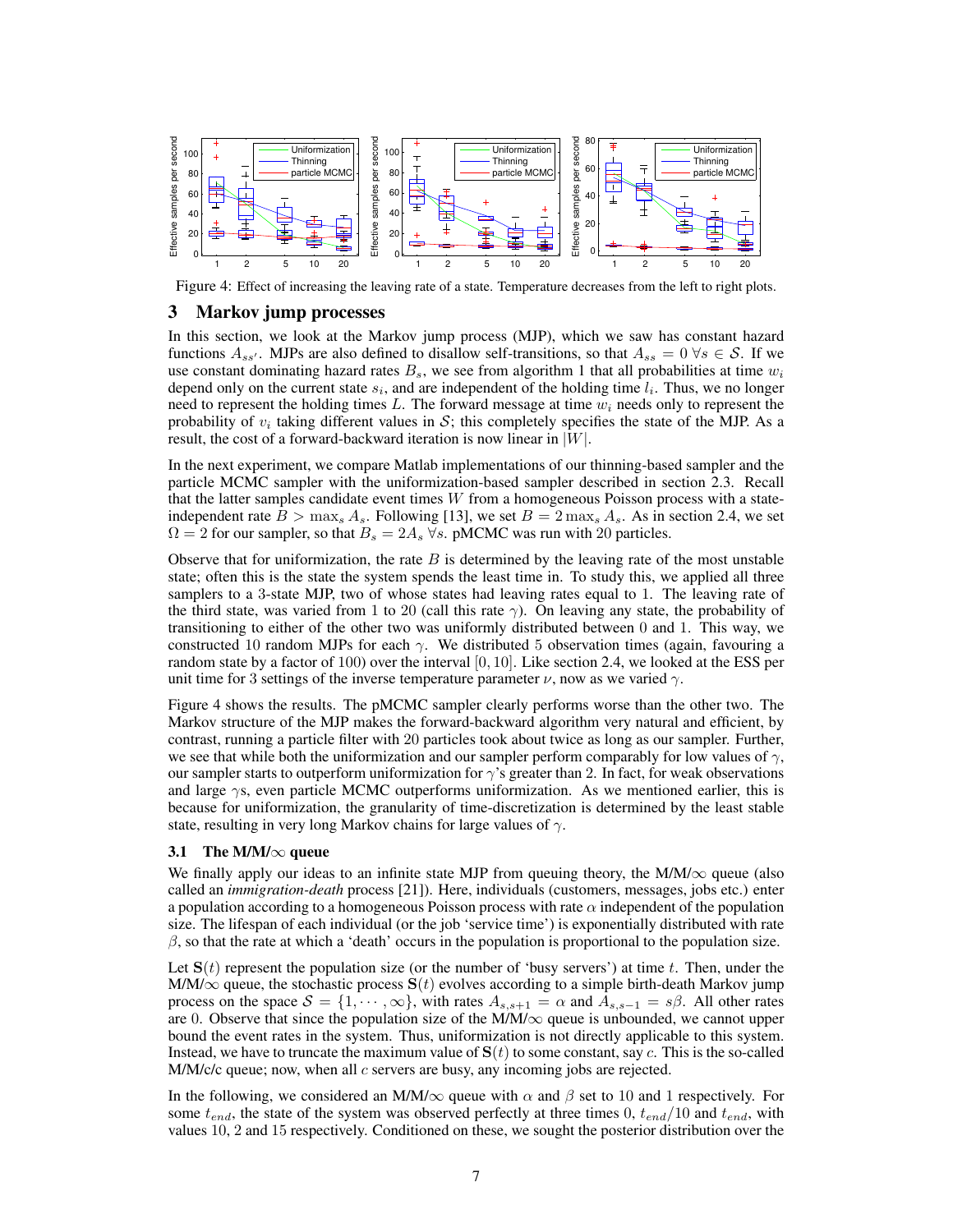

system trajectory on the interval  $[0, t_{end}]$ . Since the state of the system at time 0 is perfectly observed to be 10, given any time-discretization, the maximum value of  $s_i$  at step i of the Markov chain is  $(10 + i)$ . Thus, message dimensions are always finite, and we can directly apply the forwardbackward algorithm. For noisy observations, we can use a slice sampler [22]. We compared our sampler with uniformization; for this, we approximated the M/M/ $\infty$  system with an M/M/50/50 system. We also applied our sampler to this truncated approximation, labelling it as 'Thinning (trunc)'. For both these samplers, the message dimensions were 50. The large state spaces involved makes pMCMC very inefficient, and we did not include it in our results.

Figure 5(a) shows the ESS per unit time for all three samplers as we varied the interval length  $t_{end}$ from 1 to 20. Sampling a trajectory over a long interval will take more time than over a short one, and to more clearly distinguish performance for large values of  $t_{end}$ , we scale each ESS from the left plot with  $t_{end}$ , the length of the interval, in the right subplot of figure 5.

We see our sampler always outperforms uniformization, with the difference particularly significant for short intervals. Interestingly, running our thinning-based sampler on the truncated system offers no significant computational benefit over running it on the full model. As the observation interval becomes longer and longer, the MJP trajectory can make larger and larger excursions (especially over the interval  $[t<sub>end</sub>/10, t<sub>end</sub>]$ . Thus as  $t<sub>end</sub>$  increases, event rates witnessed in posterior trajectories starts to increase. As our sampler adapts to this, the number of thinned events in all three samplers start to become comparable, causing the uniformization-based sampler to approach the performance of the other two samplers. At the same time, we see that the difference between our truncated and our untruncated sampler starts to widen. Of course, we should remember that over long intervals, truncating the system size to 50 becomes more likely to introduce biases into our inferences.

## 4 Discussion

by interval length.

We described a general framework for MCMC inference in continuous-time discrete-state systems. Each MCMC iteration first samples a random discretization of time given the trajectory of the system. Given this, we then resample the sMJP trajectory using the forward-backward algorithm. While we looked only at semi-Markov and Markov jump processes, it is easy to extend our approach to piecewise-constant stochastic processes with more complicated dependency structures.

For our sampler, a bottleneck in the rate of mixing is that the new and old trajectories share an intermediate discretization W (see figure  $1(e)$ ). Recall that an sMJP trajectory defines an instantaneous hazard function  $B(t)$ ; our scheme requires the discretization sampled from the old hazard function be compatible with the new hazard function. Thus, the forward-backward algorithm is unlikely to return a trajectory associated with a hazard function that differ significantly from the old one. By contrast, for uniformization, the hazard function is a constant  $B$ , independent of the system state. However, this comes at the cost of a conservatively high discretization of time. An interesting direction for future work is too see how different choices of the dominating hazard function can help trade-off these factors. For instance, we proposed, using a single  $\Omega$ , with  $B_s(\cdot) = \Omega A_s(\cdot)$ . It is possible to use a different  $\Omega_s$  for each state s, or even an  $\Omega_s(\cdot)$  that varies with time. Similarly, one can consider additive (rather than multiplicative) constructions of  $B_s(\cdot)$ .

For general sMJPs, the forward-backward algorithm scales quadratically with  $|W|$ , the number of candidate jump times. Such scaling is characteristic of sMJPs, though we can avail of discrete-time MCMC techniques to ameliorate this. For sMJPs whose hazard functions are constant beyond a 'window of memory', inference scales quadratically with the memory length, and only linearly with |W|. One can use such approximations to devise efficient MH proposals for sMJPs trajectories.